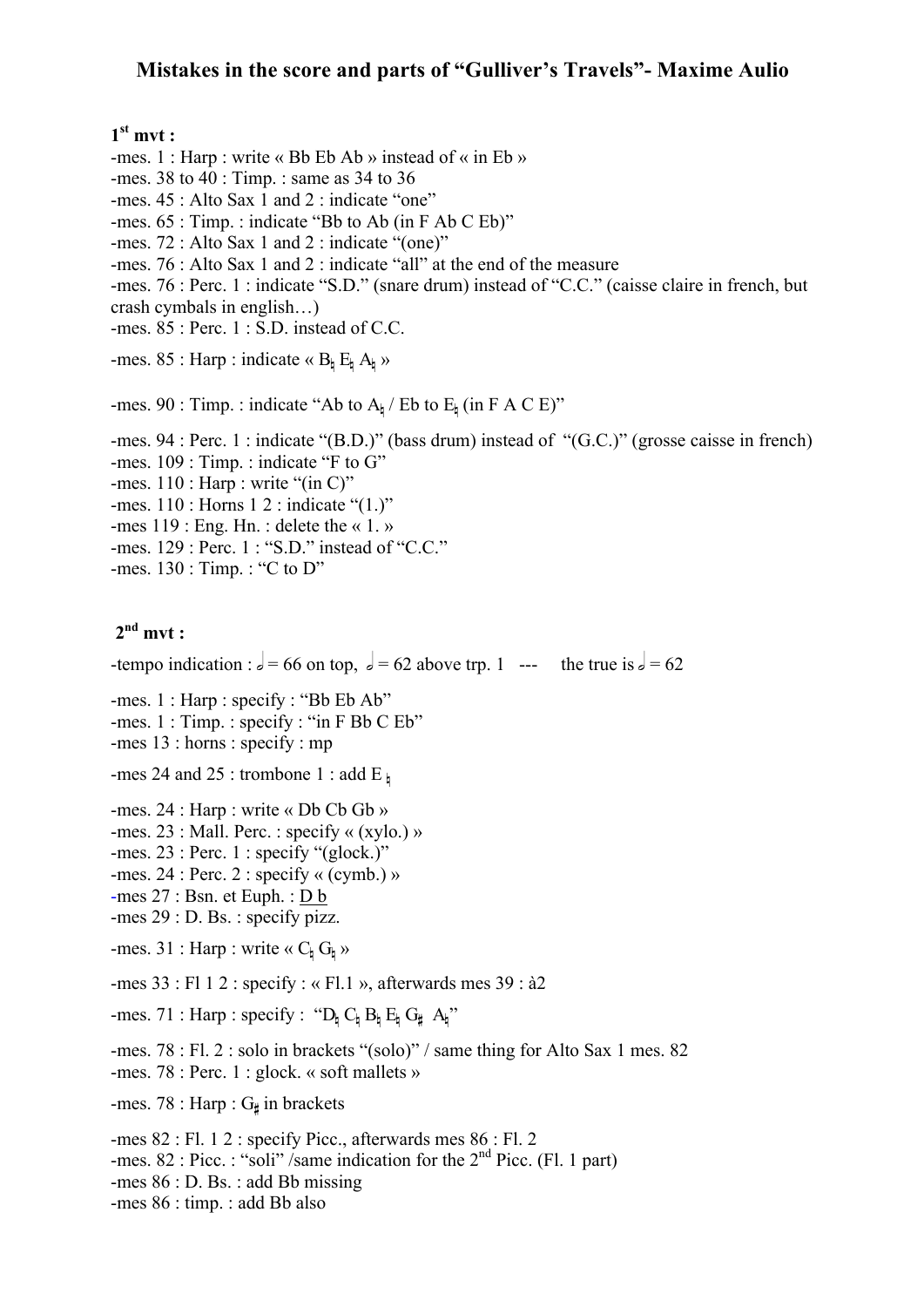-mes. 87 : Harp : indicate «  $D_{\nvert} G_{\nvert} A_{\nvert}$  »

-add breathing (') just after solo tuba mes 96

-mes. 96 : Harp : indicate "Bb Eb Ab"

-mes.  $106$ : Bsns. + Bass Cl. + 1<sup>st</sup> Hn. + D. Bass : indicate "mf"

-mes. 106 : Harp : indicate «  $B<sub>i</sub>$  » / mes. 107 : « mp »

-mes.  $106: 3rd Hn$ . : indicate « p sfz » instead of « sfz p »

-mes. 110 : Harp : specify " $C_{\sharp} E_{\sharp} A_{\sharp}$ "

-mes. 113 : Cl. 1 : add (as for Eflat Cl. and saxes) a G sharp (end of sixteenths notes from the measure before)

-mes.  $116$ : Cl.  $1 +$ Bass Cl. : add G sharp in the sixteenths notes.

-mes. 117 : Mall. Perc. : specify "glock. (brass mallets)"

-mes. 119 : glock (mall perc) : add  $\frac{1}{b}$  in brackets to G for prudence

-mes. 121 : Harp : «  $C_{\sharp} G_{\sharp}$  » / mes. 122 : « (in A) » / mes. 123 : «  $C_{\sharp}$  Bb Eb  $F_{\sharp} G_{\sharp}$  Ab »

- -mes. 137 : euph. 2 : add Ab and Bb for prudence (after euph. 1)
- -mes. 139 : glock (perc 1) : an octave below
- -mes. 140 : D. Bass : "Arco"
- -mes. 144 : specify « xylo. » Mall. Perc. part
- -mes. 144 : specify « sus. symb. » Perc. 3 part
- -mes. 144 : Cl. 1 : add C natural in sixteenths notes

**3rd mvt :**

-mes. 1 : Timp. : "Eb G Ab Db"

-mes. 8 : Harp : (erase indications mes. 7) « D  $C_{\sharp} B_{\sharp} E_{\sharp} F_{\sharp} G_{\sharp} A_{\sharp}$  »

-mes. 9 : Harp : «  $G_h A_h$  »

- -mes.  $17$ : Harp: «Bb  $C_h$  Eb »
- -mes 21 : specify « 3. » hns. 3 4 part
- -mes.  $26$ : D. Bass: pizz. in brackets / mes.  $30$ : on  $2<sup>nd</sup>$  beat: "
- -mes 30 : specify « sus. cymb. » perc. 2 part

-mes. 30 : tutti (without percussions) : write a slur from the last note of the measure to " $\omega$ "

-mes 31 à 34 (enclosed) : an octave above mall. Perc. part (tub. Bells)

-mes 31 : bass. Cl. : specify « legato » (as for the saxes…)

-mes. 31 : Perc. 3 : " f "

- -mes. 32 : Harp : write a bass clef on right hand, then a treble clef for both hands mes. 33
- -mes. 33 : Hns : specify "(to the fore)"
- -mes. 33 : parts : cornet 2 et trp. 2 : specify Csharp in brackets for prudence
- -mes. 34 : Harp : "  $C_{\sharp} B_{\sharp} E_{\sharp} F_{\sharp}$  "

-mes. 35 : Perc. 2 : specify " $(S.C.)$ " (sus. cymb.) / Perc. 3 : « (Cymbals) » -mes. 35 to 38 : part : glock(perc1) : the D and Csharp an octave below

-mes.  $38$ : Harp: " Db Cb Bb Eb  $F_1$  Gb Ab "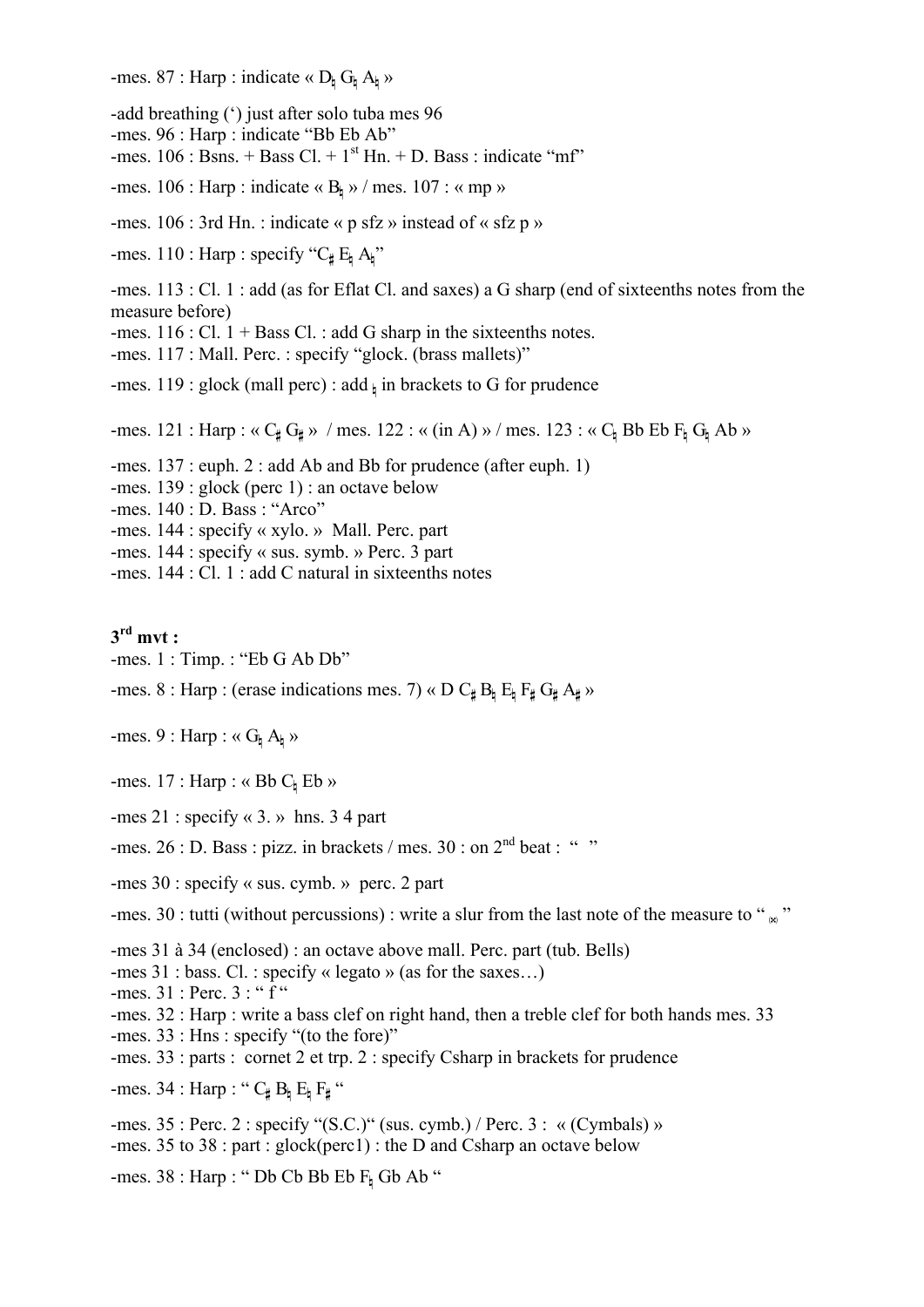# **4th mvt :**

-mes. 4 : Harp : "Fb" mes. 5 : Timp. : " Ab to  $A_h / Db$  to  $D_h$ " -mes. 9 : Hn.  $3,4$  : delete the + from  $\alpha + 3$ . -mes. 9 to 12 : an octave below the glock. part -mes. 13 : partie Fl. 1 2 : specify Picc. -mes. 13 : Tenor Sax 1 and 2 : "p sfz " instead of "sfz p" / same thing for Alto Sax 1 and 2 mes. 15  $-mes.13$ : Harp : "  $D_h C_h E_h F_h G_h A_h$ " -mes. 21 : Cornet 2 : A sharp **5th mvt :** -mes.  $8:$  Fl. 1 2 : specify "à2" and erase "+ Fl. 1" -mes. 19 - 20 : Fl. 1 2 : erase the notes below (the 2 flutes unisono) -mes. 21 : Perc. 1 : "S.D." instead of "C.C." -mes.  $40$ : Timp.: "F to Eb (bass) / A to F / C to Bb" -mes. 47 : Cl. 1 : specify "2 soli" -mes.  $52$ : part Fl. 1 2 : specify « Picc. to Fl. 1 » -mes. 52 : all parts singing : specify "concert pitch" (and erase the asterisk…) -mes. 60 : specify "play" to woodwinds who sang -mes. 52 : Harp : «  $B_h A_h$  » -mes.  $58:$  Tpt. 2 3 : specify « soli » -mes. 64 : Mall. Perc. : specify "(xylo.)" / Perc. 1 : "S.D." instead of C.C. / Perc. 2 : "(cymbals)" -mes. 92 : Timp. : write "F to Gb" -mes. 98 : Alto Sax 1 : specify "all" -mes.  $100$  : Harp : " $F_h$ " -mes. 104 : Mall. Perc. : "(xylo.)"

### **6th mvt :**

-beginning : perc. 1 : specify : « celesta (\*) » : same asterisk as for harp… and delete the indication « glock and celesta » which is untrue, because glock  $+$  harp  $=$  cue of celeste

-mes. 1 : Harp : specify "in  $C/G_{\mu}$ "

-mes. 1 : Timp. : "Eb F Bb Eb"

-mes. 8 : Harp : "G<sub>1</sub>" instead of "Gn"

-mes. 21 : all parts singing : specify "concert pitch" and erase the asterisk…

-mes. 21 : Mall. Perc. : specify "Vibra."

-mes. 25 : tenor Sax  $12 + Bar Sax$ : specify "(play)"

-mes.  $25$ : Harp: " $D_{\sharp}$  Ab"